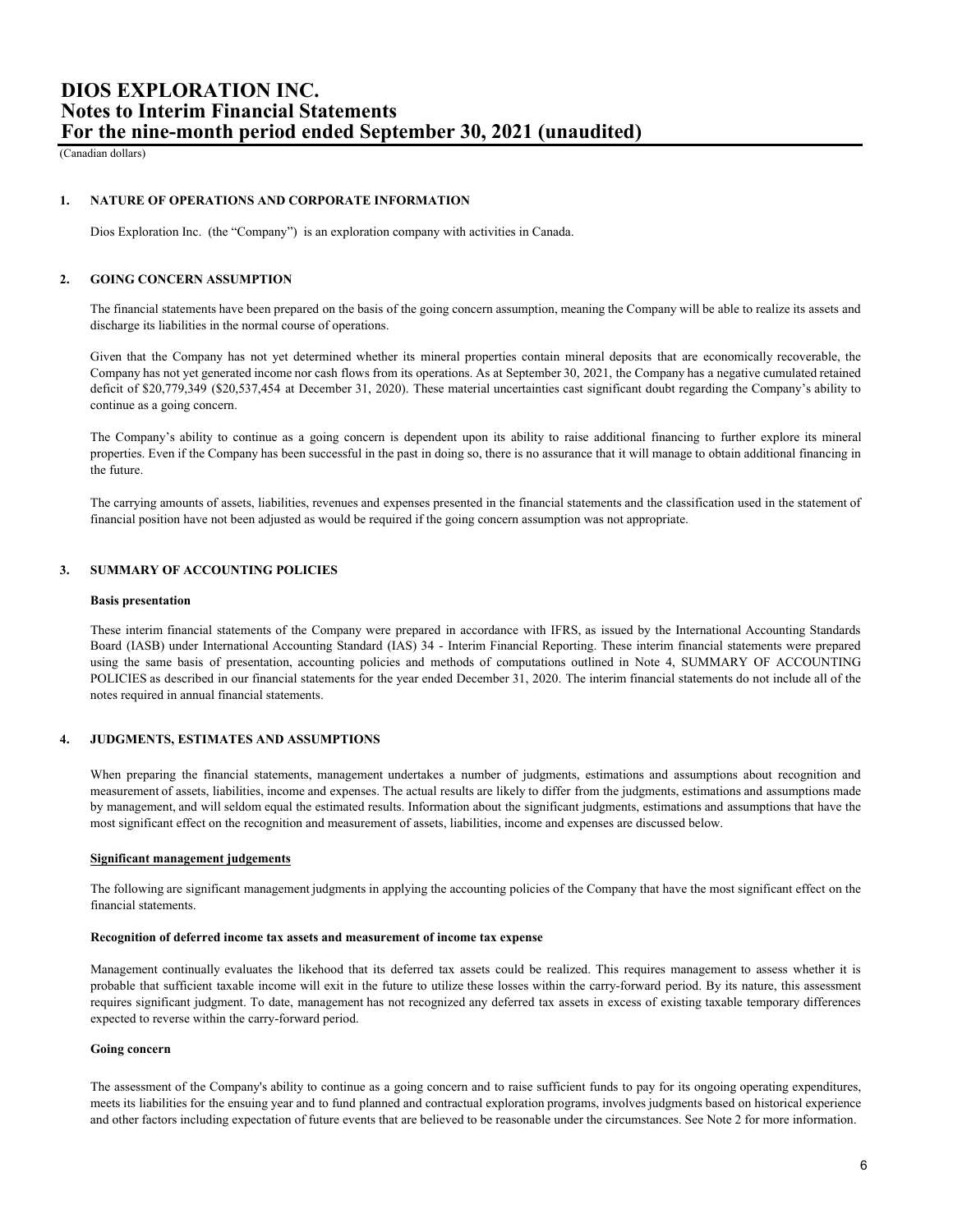(Canadian dollars)

#### **4. JUDGMENTS, ESTIMATES AND ASSUMPTIONS (continued)**

### **Estimation uncertainty**

Information about estimates and assumptions that have the most significant effect on recognition and measurement of assets, liabilities, income and expenses is provided below. Actual results may be substantially different.

### **Impairment of exploration and evaluation assets**

Determining if there are any facts and circumstances indicating impairment loss or reversal of impairment losses is a subjective process involving judgment and a number of estimates and interpretations in many cases.

When an indication of impairment loss or a reversal of an impairment loss exists, the recoverable amount of the individual asset or the cash-generating units must be estimated. If it is not possible to estimate the recoverable amount of an individual asset, the recoverable amount of the cash-generating unit to which the asset belongs must be determined.

In assessing impairment, the Company must make some estimates and assumptions regarding future circumstances, in particular, whether an economically viable extraction operation can be established, the probability that the expenses will be recover from either future exploitation or sale when the activities have not reached a stage that permits a reasonable assessment of the existence of reserves, the Compan'ys capacity to obtain financial resources necessary to complete the evaluation and development and to renew permits. Estimates and assumptions may change if new information becomes available. If, after expenditure is capitalized, information becomes available suggesting that the recovery of expenditure is unlikely, the amount capitalized is written off in profit or loss in the period when the new information becomes available. There were no write-off of exploration and evaluation asset for the nine-month period ended September 30, 2021. No reversal of impairment losses has been recognized for the reporting periods.

# **Share-based payments**

The estimation of share-based payment costs requires the selection of an appropriate valuation model and consideration as to the inputs necessary for the valuation model chosen. The Company has made estimates as to the volatility of its own share, the probable life of share options granted and the time of exercise of those share options. The model used by the Company is the Black-Scholes valuation model.

### **Tax credits receivable**

The calculation of the Company's refundable tax credit on qualified exploration expenditure incurred and refundable tax credit involves a degree of estimation and judgment in respect of certain items whose tax treatment cannot be finally determined until a notice of assessment has been issued by the relevant taxation authority and payment has been received. Difference arising between the actual results following final resolution of some of these items and the assumptions made could necessitate adjustments to the refundable tax credit and refundable tax credit, exploration and evaluation assets, and income tax expense in future periods.

# **5. FIXED ASSETS**

Fixes assets are held at cost less accumulated depreciation and accumulated impairment losses. Cost includes all costs incurred initially to acquire or construct an item of property and equipment, costs directly attributable to bringing the asset to the location and condition necessary for it to be capable of operating in the manner intended by management and costs subsequently to add to or replace part thereof. Depreciation is recognized on a straight-line basis to write down the cost to its estimated residual value, with a constant charge over the useful life of the asset. The periods applicable for Computer equipment is three years.

|                                           | Computer  |
|-------------------------------------------|-----------|
|                                           | equipment |
| Gross carrying amount                     | D         |
| Balance on January 1st, 2021<br>Additions | 859       |
| Balance on September 30, 2021             | 859       |
| <b>Accumulated amortization</b>           |           |
| Balance on January 1st, 2021              |           |
| Amortization                              | 131       |
| Balance on September 30, 2021             | 131       |
| Carrying amount on September 30, 2021     | 728       |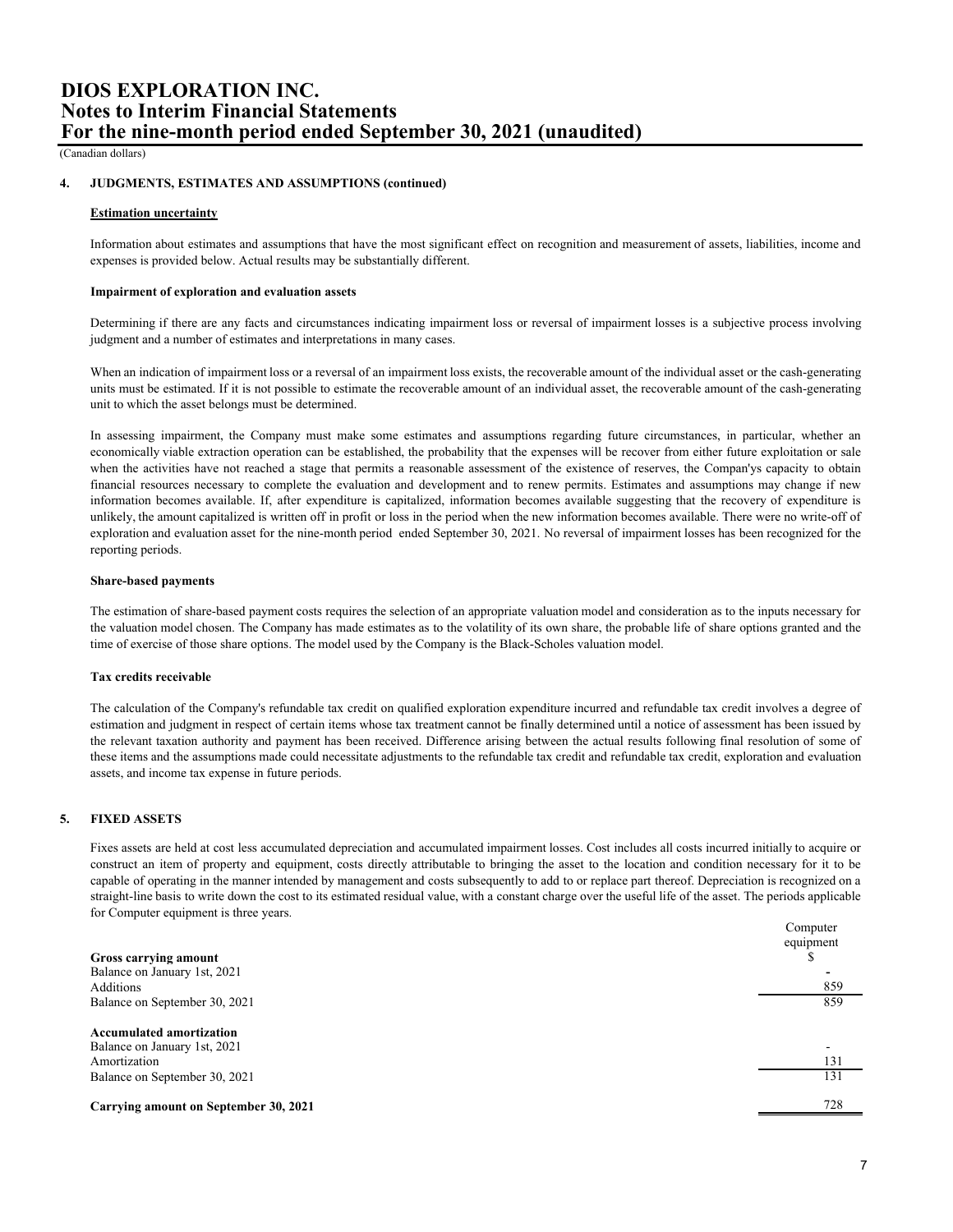(Canadian dollars)

#### **6. EXPLORATION AND EVALUATION ASSETS**

| <b>MINING RIGHTS</b> | January 1,    |                   |             | September 30, |
|----------------------|---------------|-------------------|-------------|---------------|
|                      | 2021          | Additions         |             | 2021          |
| <b>OUEBEC</b>        | S             | S                 |             | S             |
| K2                   | 43 691        | 11856             |             | 55 5 47       |
| AU33                 | 171 371       | 2 5 0 3           |             | 173 874       |
| Clarkie              | 27 25 6       | 2652              |             | 29 908        |
| 14 Karats            | 10 3 5 2      | 1560              |             | 11912         |
| Others               | 3 9 3 4       | 156               |             | 4 0 9 0       |
|                      | 256 604       | 18727             |             | 275 331       |
| <b>EXPLORATION</b>   | January 1,    |                   |             | September 30, |
|                      | 2021          | Additions         | Tax credits | 2021          |
| <b>OUEBEC</b>        | \$            | \$                |             |               |
| K <sub>2</sub>       | 1617798       | 1 169 395         | (475191)    | 2 3 1 2 0 0 2 |
| AU33                 | 1985463       | 821               | (334)       | 1 985 950     |
| Clarkie              | 290 180       | $\qquad \qquad -$ |             | 290 180       |
| 14 Karats            | 18 600        | 33 463            | (13598)     | 38 4 65       |
|                      | 3 9 1 2 0 4 1 | 1 203 679         | (489123)    | 4 626 597     |
| <b>TOTAL</b>         | 4 168 645     | 1 222 406         | (489123)    | 4 901 928     |

During the nine-month period ending September 30, 2021, Sirios Resources Inc. abandoned the option on the Solo property (southeast section of the K2 property).

During the nine-month period ending September 30, 2021, the Company received an amount of \$30,000 in connection with the option to acquire the 33Carats property. This amount was recognized as a gain on disposal of exploration and evaluation assets.

#### **7. LOAN**

The Company received a loan of \$ 60,000 under the Canada Emergency Business Account program. If the Company repays an amount of \$ 40,000 of the loan by December 31, 2022, no further amount will be repayable. Otherwise, the balance of the loan will bear interest at the rate of 5% and may be repayable in 36 monthly installments, principal and interest, on the maturity date on December 31, 2025. Since the government assistance of \$ 20,000 is not payable if the Company reimburses the amount of \$ 40,000 by December 31, 2022, this amount was recognized in the results for the year ending December 31, 2020, i.e. at the time of granting as assistance government.

#### **8. EQUITY**

# **8.1 Share capital**

The share capital of the Company consists only of ordinary shares created in unlimited number, without par value. All shares are equally admissible to receive dividends and the repayment of capital, and represent one vote each at the sharaholders' meeting of the Company.

Following an agreement dated June 17, 2021, the Company issued on August 13, 2021 to Windfall Geotech Inc. ("Windfall") 750,000 common shares of the Company as well as 250,000 warrants allowing the acquisition of the same number of common shares of the Company at a price of \$ 0.10 for a period of five years. In return, Windfall will provide the Company with the processing of a geophysical and geological database making it possible to determine drilling targets on the K2 property. Should the Company drill these drill targets within two years of the agreement, the Company will have to issue to Windfall 250,000 additional common shares of the Company.

# **8.2 Warrants**

Outstanding warrants entitle their holders to subscribe to an equivalent number of ordinary shares, as follows:

|                       | Nine-month period ended |                    |                 |                              |  |
|-----------------------|-------------------------|--------------------|-----------------|------------------------------|--|
|                       |                         | September 30, 2021 |                 | Year ended December 31, 2020 |  |
|                       | Number of               | Weighted average   |                 | Weighted average             |  |
|                       | warrants                | exercise price     | warrants        | exercise price               |  |
|                       |                         |                    |                 |                              |  |
| Balance, at beginning |                         | 0.20               | 5 2 5 2 2 2 2 4 | 0.11                         |  |
| Issued                | 250 000                 | 0.10               |                 | 0.20                         |  |
| Exercised             |                         |                    | (5252224)       | 0.11                         |  |
| Balance, at the end   | 9 340 000               | 0.20               | 9 090 000       | 0.20                         |  |
|                       |                         |                    |                 |                              |  |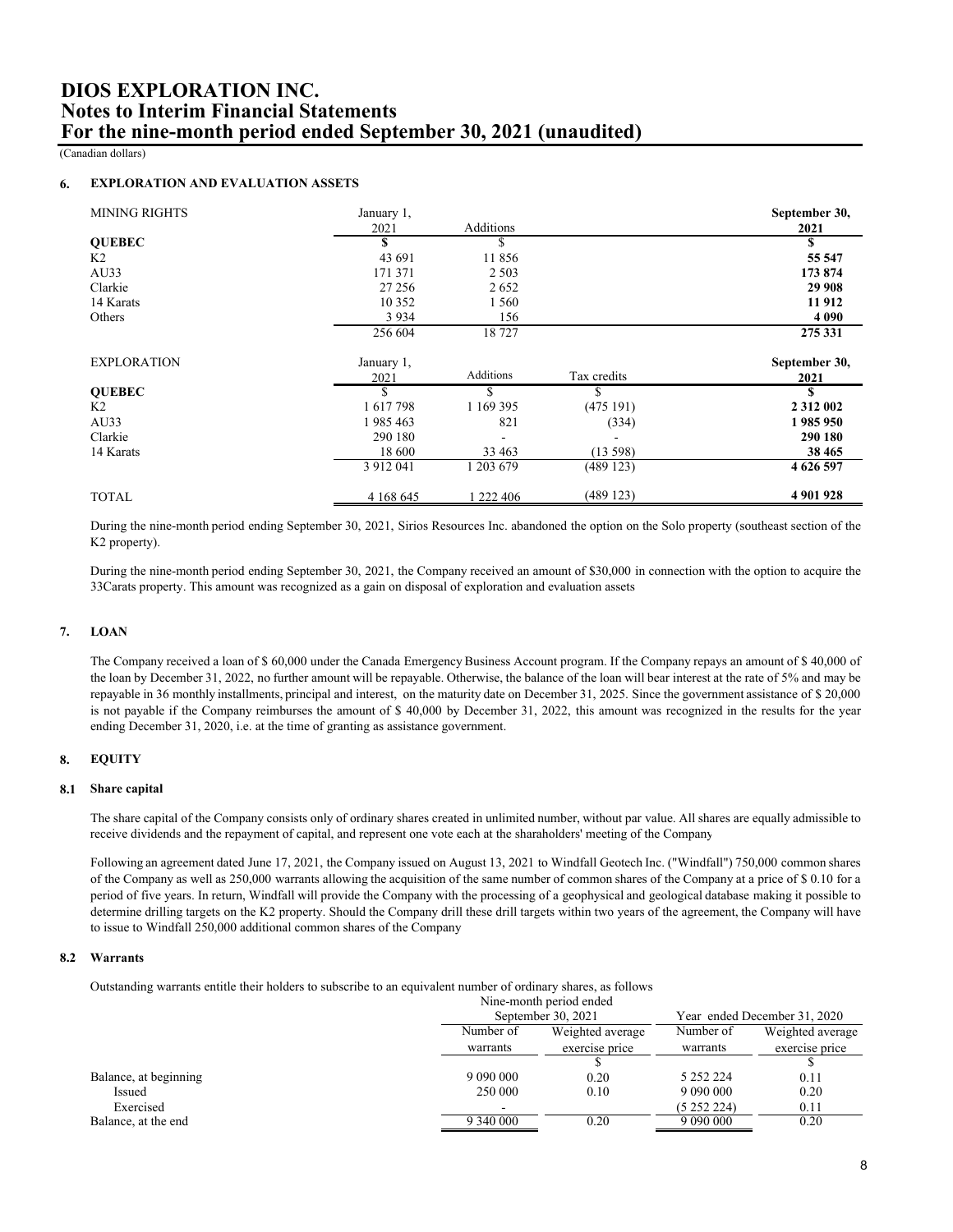(Canadian dollars)

#### **8. EQUITY (continued)**

# **8.2 Warrants (continued)**

The number of warrants outstanding exercisable in exchange for an equivalent number of ordinary shares is as follows:

|                    | September 30, 2021 |                |  |
|--------------------|--------------------|----------------|--|
|                    | Number of          | Exercise price |  |
| Expiry date        | warrants           |                |  |
|                    |                    |                |  |
| September 10, 2023 | 9 090 000          | 0.20           |  |
| August 12, 2026    | 250 000            | 0.10           |  |
|                    | 9 340 000          | 0.20           |  |

During the nine-month period ended September 30, 2021, 250,000 warrants were issued. Each warrant allows its holder to subscribe for one common share of the Company at a price of \$0.10 per share for a period of five years. An amount of \$20,000 related to warrants was recorded as an increase in contributed surplus.

#### **9. EMPLOYEE REMUNERATION**

### **9.1 Salaries and employee benefits expense**

|                                                                 | Three-month period |          | Nine-month period  |           |
|-----------------------------------------------------------------|--------------------|----------|--------------------|-----------|
|                                                                 | ended September 30 |          | ended September 30 |           |
|                                                                 | 2021               | 2020     | 2021               | 2020      |
|                                                                 |                    |          |                    |           |
| Salaries and benefits                                           | 55 525             | 90 498   | 201 020            | 181218    |
| Share-based payments                                            | 55 4 64            | 28 9 9 9 | 173 945            | 36 959    |
|                                                                 | 110 989            | 119 497  | 374 965            | 218 177   |
| Less: salaries capitalized in Exploration and evaluation assets | (53883)            | (89361)  | (196148)           | (180 081) |
| Salaries and employee benefits expense                          | 57 106             | 30 136   | 178 817            | 38 096    |

# **9.2 Share-based payments**

The Company has adopted share-based payment plan under which members of the Board of Directors may award options for ordinary shares to directors, officers, employees and consultants. The maximum number of shares issuable under the plan is 6,600,000. The maximum number of common shares which may be reserved for issuance to any one optionee may not exceed 5% of the common shares outstanding at the date of grant.

The exercise price of each option is determined by the Board of Directors and cannot be less than the market value of the ordinary shares on the day prior the award, and the term of the options cannot exceed five years. The options granted vest in stages over a period of 18 months after the grant date, at the rate of 15% per quarter, at the exception of 10%, which may be exercised from the date of the grant. For the options granted to a consultant, it vests in stages over a period of 12 months after the grant, at the rate of 25 % per quarter.

All share-based payments will be settled in equity. The Company has no legal or constructive obligation to repurchase or settle the options. The Company's share options are as follows for the reporting periods presented:

| Nine-month period ended         |           |                    |               |                              |  |
|---------------------------------|-----------|--------------------|---------------|------------------------------|--|
|                                 |           | September 30, 2021 |               | Year ended December 31, 2020 |  |
|                                 | Number of | Weighted average   | Number of     | Weighted average             |  |
|                                 | options   | exercise price     | options       | exercise price               |  |
| Outstanding as at the beginning | 4 755 000 | 0.11               | 2 740 000     | 0.10                         |  |
| Granted                         | 1 150 000 | 0.10               | 2 985 000     | 0.11                         |  |
| Expired                         | (860000)  | 0.10               |               |                              |  |
| Exercised                       |           |                    | (970 000)     | -                            |  |
| Outstanding as at the end       | 5 045 000 | 0.11               | 4 755 000     | 0.11                         |  |
| Exercisable as at the end       | 3 137 750 | 0.11               | 2 3 6 7 0 0 0 | 0.10                         |  |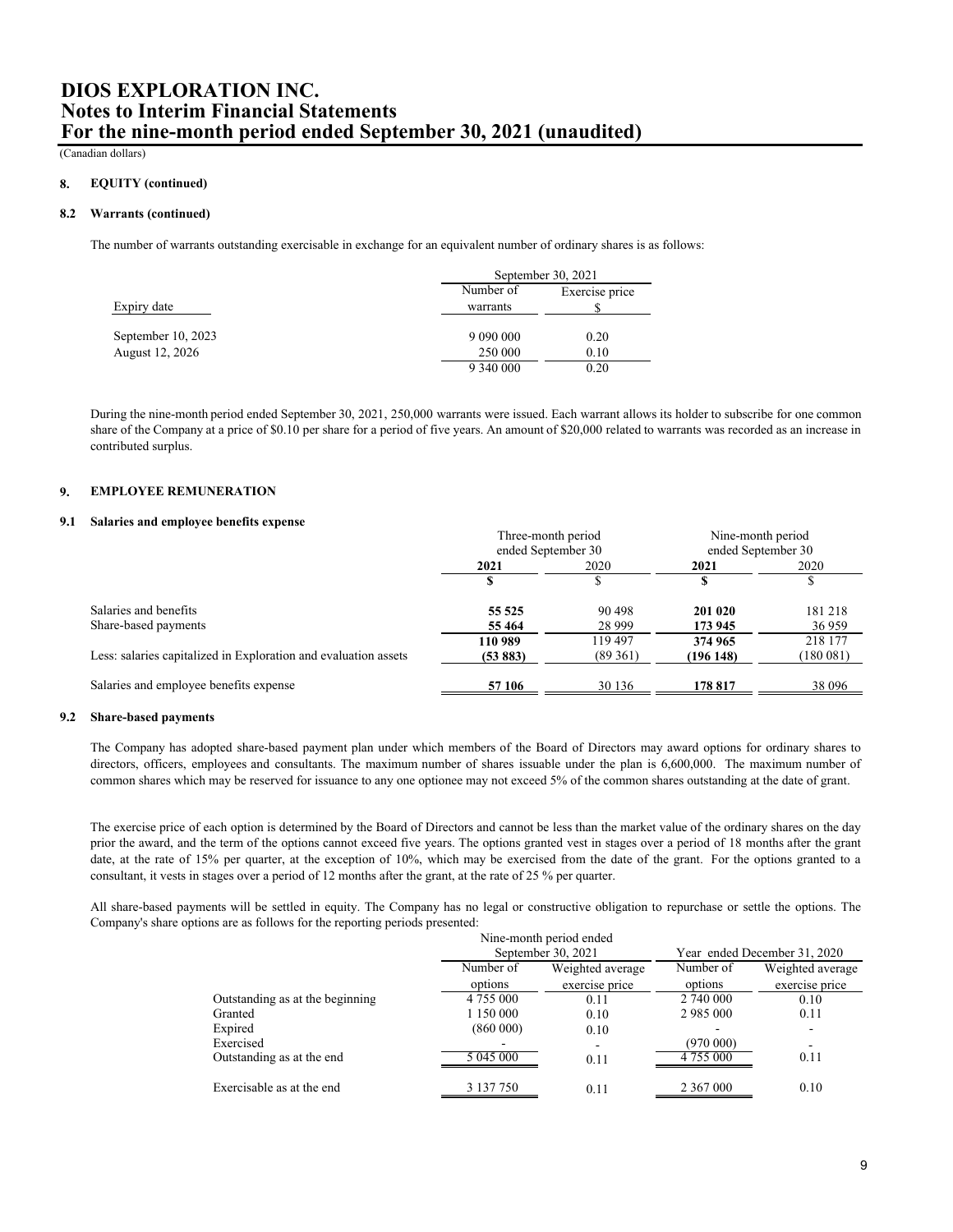(Canadian dollars)

#### **9. EMPLOYEE REMUNERATION (continued)**

### **9.2 Share-based payments (continued)**

The following table summarizes information about common share purchase options outstanding and exercisable as at September 30, 2021:

| Number of options |             |                |               |
|-------------------|-------------|----------------|---------------|
| ourstanding       | exercisable | exercise price | Expiry date   |
| 910 000           | 910 000     | 0.10           | Feb. 19, 2023 |
| 995 000           | 845 750     | 0.10           | May 26, 2025  |
| 1 990 000         | 1 094 500   | 0.12           | Oct 22, 2025  |
| 1 150 000         | 287 500     | 0.10           | June 6, 2026  |
| 5 045 000         | 3 137 750   |                |               |

On June 7, 2021, the Company granted 1,150,000 options exercisable at \$0.10 to officers, directors and employees of the Company under its incentive stock option plan. The options have a term of five years and can be exercised gradually over a period of eighteen months.

The weighted fair value of the granted options of \$0.07 per option was determined using the Black-Scholes option pricing model and based on the following weighted average assumptions:

| Share price at date of grant    | \$0.10  |
|---------------------------------|---------|
| Expected dividends yield        | $0\%$   |
| Expected volatility             | 107%    |
| Risk-free interest rate         | 0.88%   |
| Expected life                   | 5 years |
| Exercise price at date of grant | \$0.10  |

In total, \$173,945 of employee remuneration expense (all of which related to equity-settled share-based payment transactions) were included in profit or loss for the nine-month period ended September 30, 2021 (\$36,959 for the nine-month period ended September 30, 2020) and credited to Contributed surplus.

# **10. FINANCE INCOME**

| Finance income may be analyzed as follows for the reporting period | Three-month period<br>ended September 30, |         | Nine-month period<br>ended September 30, |         |
|--------------------------------------------------------------------|-------------------------------------------|---------|------------------------------------------|---------|
|                                                                    |                                           |         |                                          |         |
|                                                                    | 2021                                      | 2020    | 2021                                     | 2020    |
|                                                                    |                                           |         |                                          |         |
| Interest income from cash and cash equivalents and term deposit    | 966                                       | 3 8 1 8 | 6462                                     | 6 5 6 0 |

## **11. LOSS PER SHARE**

The calculation of basic loss per share is based on the loss for the period divided by the weighted average number of shares in circulation during the period. In calculating the diluted loss per share, potential ordinary shares such as share options and warrants have not been included as they would have the effect of decreasing the loss per share. Decreasing the loss per share would be antidilutive. Details of share options and warrants issued that could potentially dilute earnings per share in the future are given in Notes 8.2 and 9.2.

|                                                  | Three-month period<br>ended September 30, |            | Nine-month period<br>ended September 30, |            |
|--------------------------------------------------|-------------------------------------------|------------|------------------------------------------|------------|
|                                                  |                                           |            |                                          |            |
|                                                  | 2021                                      | 2020       | 2021                                     | 2020       |
| Net loss                                         | $$$ (39,024)                              | \$(11,070) | \$(240, 189)                             | \$(74,450) |
| Weighted average number of shares in circulation | 101 614 675                               | 94 159 675 | 101 344 429                              | 85 447 275 |
| Basic and diluted loss per share                 | \$(0.001)                                 | \$(0.001)  | \$(0.001)                                | \$(0.001)  |

There have been no other transactions involving ordinary shares between the reporting date and the date of authorization of these financial statements.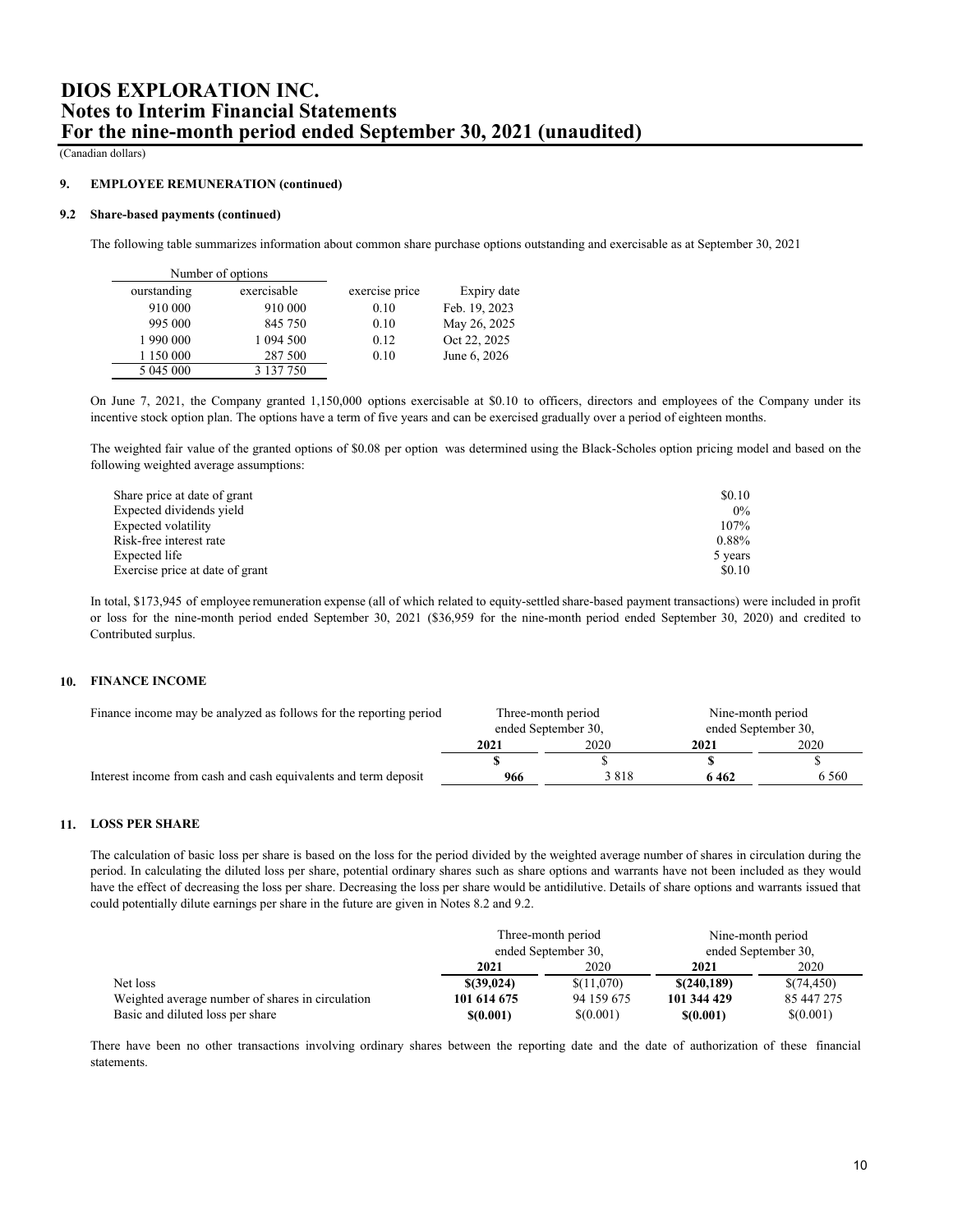(Canadian dollars)

## **12. ADDITIONAL INFORMATIONS – CASH FLOWS**

The changes in working capital items are detailed as follows:

|                                                                                        | Nine-month period<br>ended September 30, |          |
|----------------------------------------------------------------------------------------|------------------------------------------|----------|
|                                                                                        |                                          |          |
|                                                                                        | 2021                                     | 2020     |
|                                                                                        |                                          | S        |
| Good and services tax receivable                                                       | (22927)                                  | 35 072   |
| Prepaid expenses and deposit                                                           | (2475)                                   | (2758)   |
| Advance to an employee                                                                 |                                          | (2 000)  |
| Trade and other payables                                                               | 25893                                    | (19021)  |
|                                                                                        | 491                                      | 11 293   |
| Non-cash transactions of the statement of financial position are detailed as follows : |                                          |          |
|                                                                                        | 2021                                     | 2020     |
|                                                                                        |                                          | \$       |
| Tax credits receivable applied against exploration and evaluation assets               | 489 123                                  |          |
| Trade and other payables related to exploration and evaluation assets                  | 605 579                                  | 21 5 8 4 |
| Exploration and evaluation assets settled by the issuance of shares and warrants       | 95 000                                   |          |

### **13. RELATED PARTY TRANSACTIONS**

# **Transactions with key management personnel**

Key management personnel of the Company are members of the Board of Directors, as well as the president, the chief financial officer and the vicepresident, exploration. Key management personnel remuneration includes the following expenses:

|                                         | Three-month period<br>ended September 30, |         | Nine-month period<br>ended September 30, |         |
|-----------------------------------------|-------------------------------------------|---------|------------------------------------------|---------|
|                                         | 2021                                      | 2020    | 2021                                     | 2020    |
| Short-term employee benefits            |                                           |         |                                          |         |
| Salaries including bonuses and benefits | 50 000                                    | 63 750  | 150 000                                  | 126 250 |
| Professional fees                       | 4650                                      | 6 600   | 24 9 53                                  | 21 750  |
| Social security costs                   | 2541                                      | 5 0 7 1 | 12 229                                   | 11 047  |
| Total short-term employee benefits      | 57 191                                    | 75 421  | 187 182                                  | 159 047 |
| Share-based payments                    | 52 716                                    | 27833   | 165 639                                  | 51 846  |
|                                         | 109 907                                   | 103 254 | 352 821                                  | 210 893 |

# **14. CAPITAL MANAGEMENT POLICIES AND PROCEDURES**

The Company's capital management objectives are:

- to ensure the Company's ability to continue as a going concern;
- to increase the value of the assets of the business; and
- to provide an adequate return to the shareholders.

These objectives will be achieved by identifying the right exploration projects, adding value to these projects and ultimately taking them through to production or sale and cash flow, either with partners or by the Company's own means.

The Company monitors capital on the basis of the carrying amount of equity. The Company is not exposed to any externally imposed capital requirements except when the Company issues flow-through shares for which an amount should be used for exploration work. See all the details in Note 8 and the Statements of Changes in Equity.

The Company finances its exploration and evaluation activities principally by raising additional capital either through private placements or public offerings. When financing conditions are not optimal, the Company may enter into option agreements or other solutions to continue its activities or may slow its activities until conditions improve.